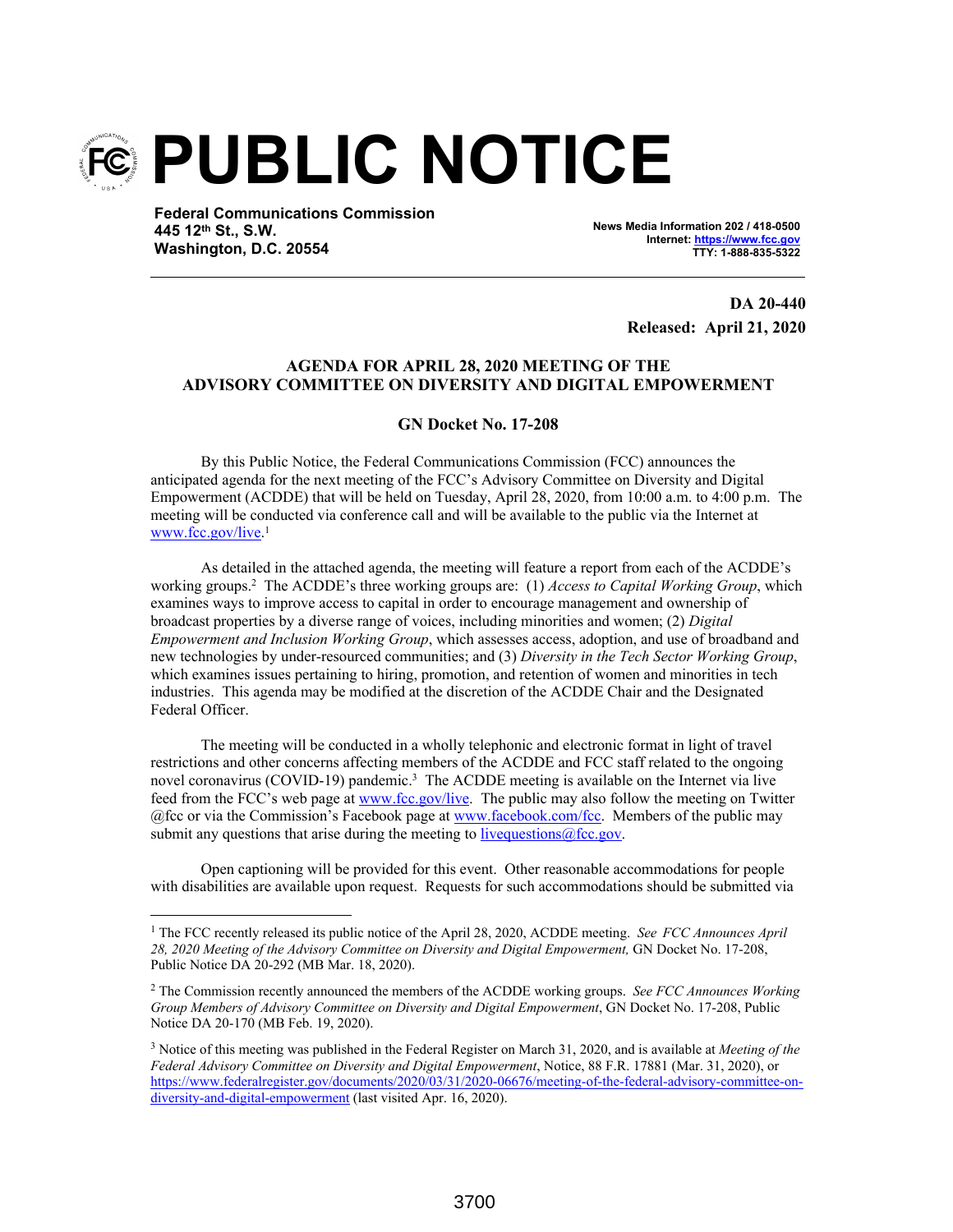e-mail to fcc504@fcc.gov or by calling the Consumer & Governmental Affairs Bureau at  $(202)$  418-0530 (voice), (202) 418-0432 (TTY). Such requests should include a detailed description of the accommodation needed. In addition, please include a way for the FCC to contact the requester if more information is needed to fill the request. Requests for accommodations not previously received as of the date of this public notice may be difficult to accommodate.

Members of the public may submit comments to the ACDDE using the FCC's Electronic Comment Filing System, ECFS, at www.fcc.gov/ecfs. Comments to the ACDDE should be filed in GN Docket No. 17-208.

More information about the ACDDE is available at https://www.fcc.gov/advisory-committeediversity-and-digital-enpowerment. You may also contact Jamila Bess Johnson, the Designated Federal Officer for the Advisory Committee on Diversity and Digital Empowerment, at (202) 418-2608, or Jamila-Bess.Johnson@fcc.gov, or Julie Saulnier, Deputy Designated Federal Officer, at (202) 418-1598, or Julie.Saulnier@fcc.gov; or Jamile Kadre, Deputy Designated Federal Officer, at (202) 418-2245 or Jamile.Kadre@fcc.gov.

**– FCC –**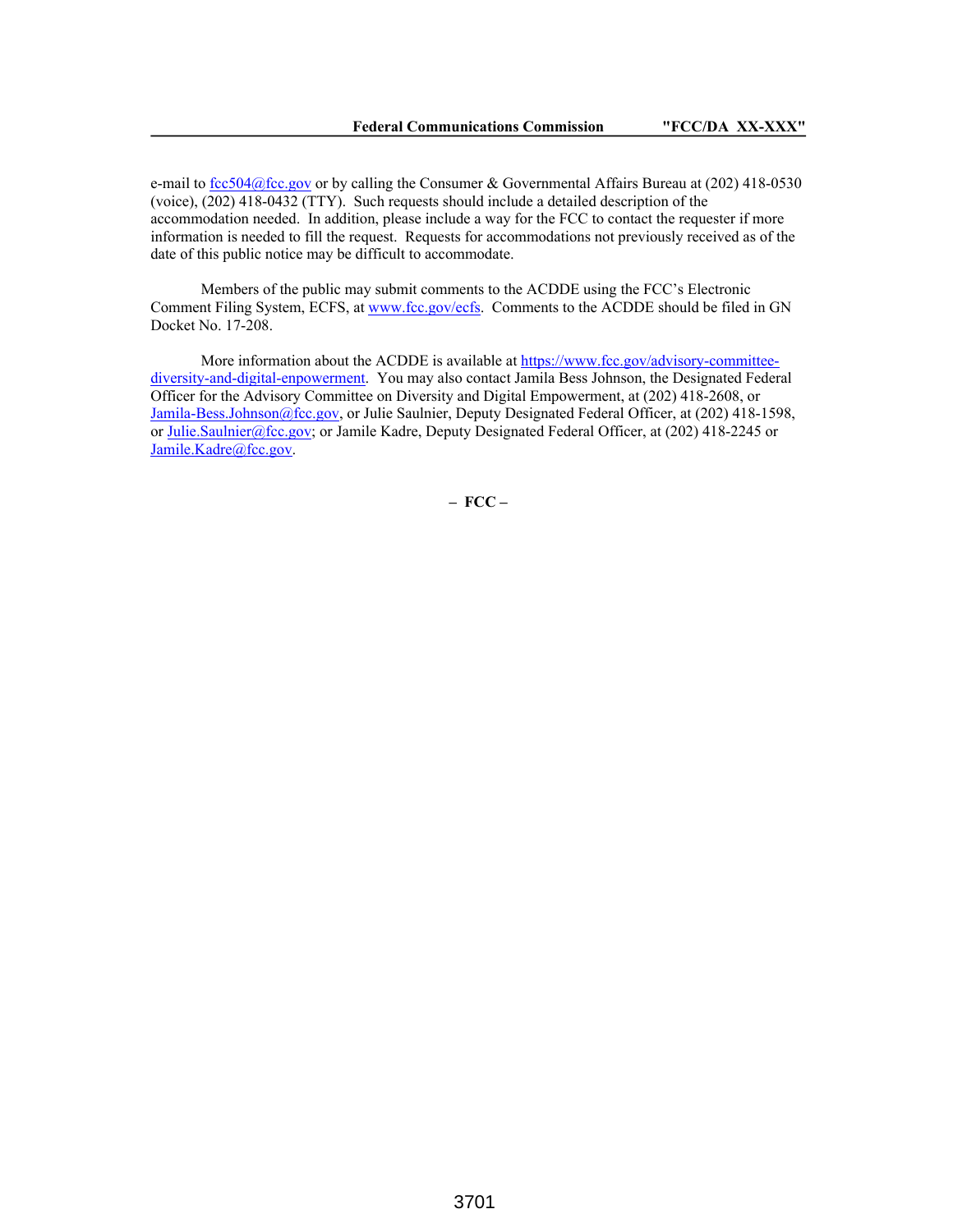# **APPENDIX**



# **ADVISORY COMMITTEE ON DIVERSITY AND DIGITAL EMPOWERMENT**

# **Federal Communications Commission 445 12th Street, S.W., Room TW-C305, Washington, D.C. 20554**

**April 28, 2020 10:00 a.m. – 4:00 p.m.**

### **AGENDA VIRTUAL MEETING**

| $10:00$ am: | <b>Welcome and Opening of Meeting</b><br>Michelle M. Carey, Chief, Media Bureau                                                                                                                                             |
|-------------|-----------------------------------------------------------------------------------------------------------------------------------------------------------------------------------------------------------------------------|
| $10:05$ am: | <b>Welcome Remarks</b><br>FCC Chairman Ajit Pai                                                                                                                                                                             |
| $10:10$ am: | <b>Welcome Remarks</b><br>FCC Commissioner Brendan Carr                                                                                                                                                                     |
| $10:15$ am  | <b>Welcome Remarks</b><br>FCC Commissioner Geoffrey Starks                                                                                                                                                                  |
| $10:20$ am: | <b>Welcome Remarks</b><br>Jamila Bess Johnson, Designated Federal Officer, Media Bureau<br>Julie Saulnier, Deputy Designated Federal Officer, Media Bureau<br>Jamile Kadre, Deputy Designated Federal Officer, Media Bureau |
| $10:25$ am: | <b>ACDDE Chair/Vice Chair Remarks</b><br>Anna M. Gomez, Partner, Wiley Rein LLP<br>Representing Hispanic National Bar Association<br>Chair, Advisory Committee on Diversity and Digital Empowerment                         |
|             | Heather Gate, Director, Digital Inclusion, Connected Nation<br>Vice Chair, Advisory Committee on Diversity and Digital Empowerment                                                                                          |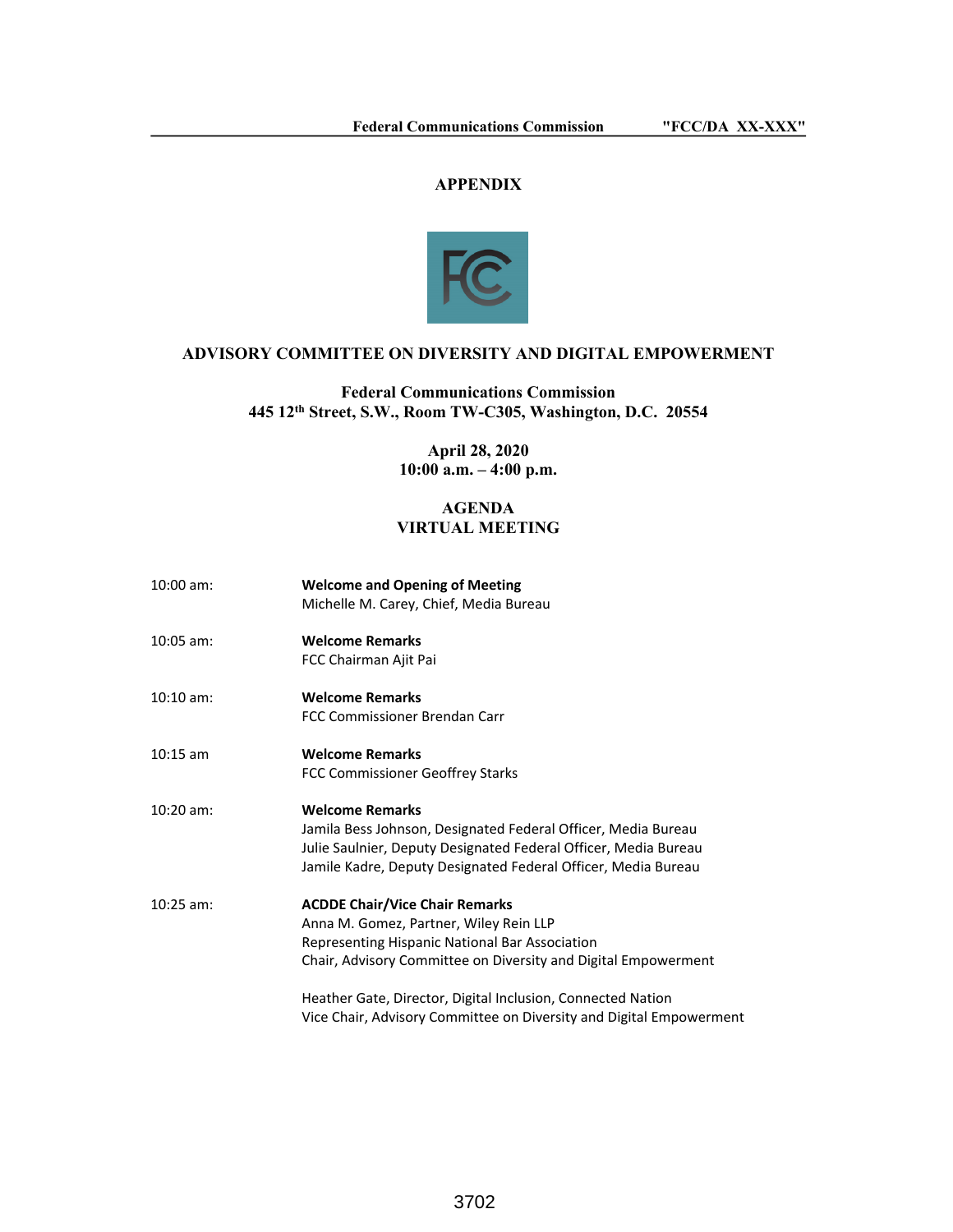| 10:30 am:            | Call to Order of the April 28 Meeting of the ACDDE/Roll Call<br>of Members<br>Anna M. Gomez, Partner, Wiley Rein LLP<br>Representing Hispanic National Bar Association<br>Chair, Advisory Committee on Diversity and Digital Empowerment |
|----------------------|------------------------------------------------------------------------------------------------------------------------------------------------------------------------------------------------------------------------------------------|
| $10:40$ am:          | <b>Digital Empowerment and Inclusion Working Group Report</b><br>Rudy Brioché, Vice President and Counsel, Global Public Policy<br><b>Comcast Corporation</b><br>Chair, Digital Empowerment and Inclusion Working Group                  |
|                      | Harin J. Contractor, Director of Workforce Policy<br>Joint Center for Political and Economic Studies<br>Subgroup Co-Lead, Broadband Adoption                                                                                             |
|                      | Laura Berrocal, Senior Director, Policy and External Affairs<br><b>Charter Communications</b><br>Subgroup Co-Lead, Broadband Adoption                                                                                                    |
|                      | S. Jenell Trigg, Esq., Member, Lerman Senter PLLC<br>Representing Wireless Internet Service Providers Association<br>Subgroup Co-Lead, Supplier Diversity                                                                                |
|                      | Susan Au Allen, Chairman, National President, and CEO<br>U.S. Pan Asian American Chamber of Commerce<br>Subgroup Co-Lead, Supplier Diversity                                                                                             |
| $11:55$ am:          | <b>Lunch Break</b>                                                                                                                                                                                                                       |
| $12:40 \text{ pm}$ : | <b>Access to Capital Working Group Report</b><br>Caroline Beasley, CEO<br>Beasley Media Group, LLC<br>Chair, Access to Capital Working Group                                                                                             |
|                      | DuJuan McCoy, Owner, President and CEO<br>Circle City Broadcasting I, LLC<br>Subgroup Lead, Lending/Finance                                                                                                                              |
|                      | Aama Nahuja, Legal Counsel<br>A Wonder Media Company, LLC<br>Subgroup Lead, Political                                                                                                                                                    |
|                      | Dr. Nimisha Shukla, Owner and Managing Partner<br>NJ Broadcasting LLC/South Asian Broadcasting<br>Subgroup Lead, Broadcast                                                                                                               |
| 1:55 pm:             | <b>Meeting Break</b>                                                                                                                                                                                                                     |